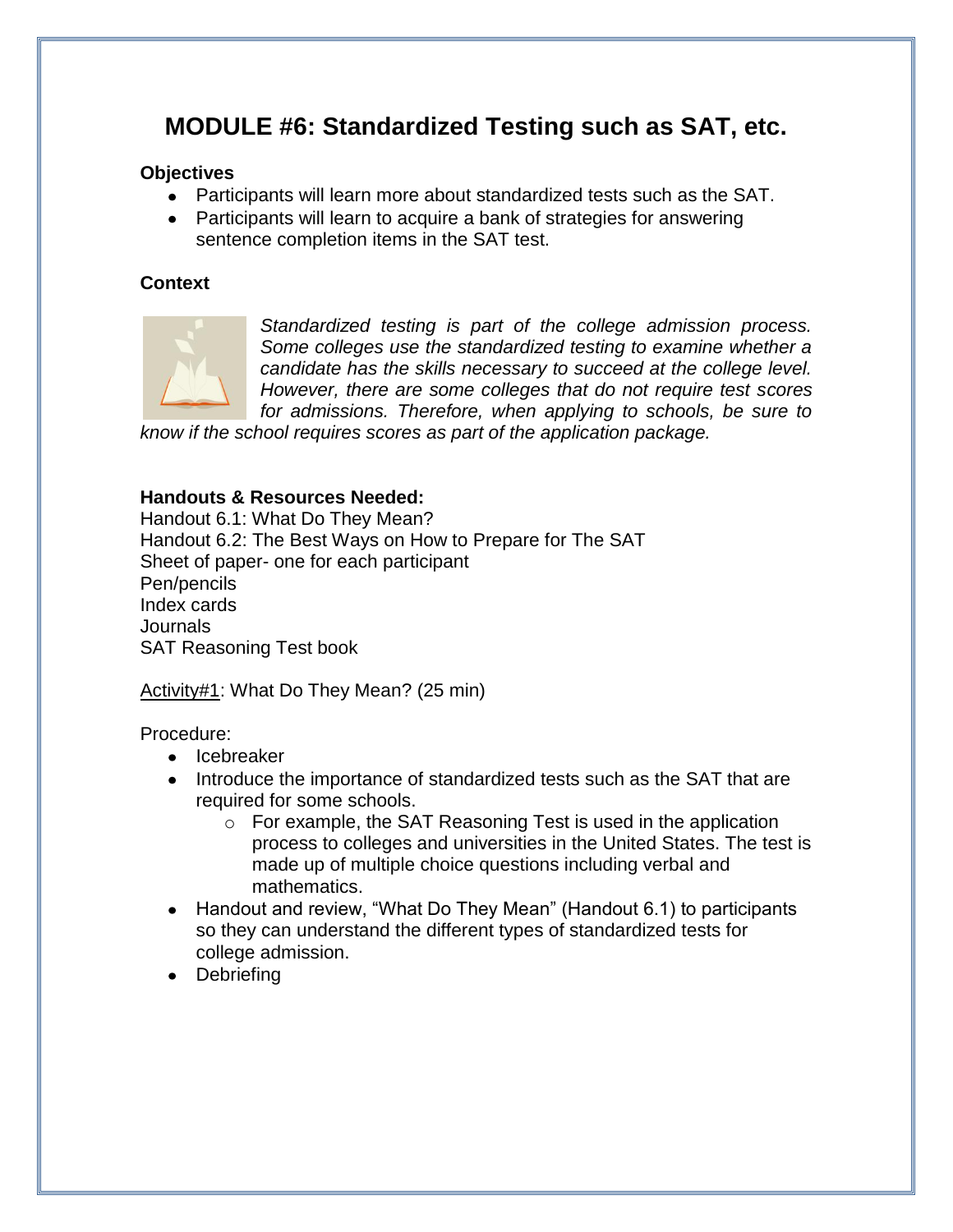#### Activity#2: SAT Vocabulary Cards (55 min)

Procedure:

- Icebreaker
- In order to be prepared to take the test, students must practice, practice, practice. One of the strategies to study for the SAT Reasoning Test is to make flashcards that will help them raise their score. Taking the test early will give students the opportunity to re-take the test before admissions deadlines arrive if they had a bad first test day.
- Facilitator will obtain a SAT test book from the school library to look for vocabulary words.
- Facilitator will use the vocabulary words from the book.
- Ask participants to bring index cards because it will help them learn about and succeed on the test.
- Write the vocabulary words and its definition in the blackboard.
- Have participants write the vocabulary word in front of the card and the definition in the back card.
- Once participants finish with the vocabulary words, have them look through the tips on how they can prepare for the standardized test (Handout 6.2).
- Debriefing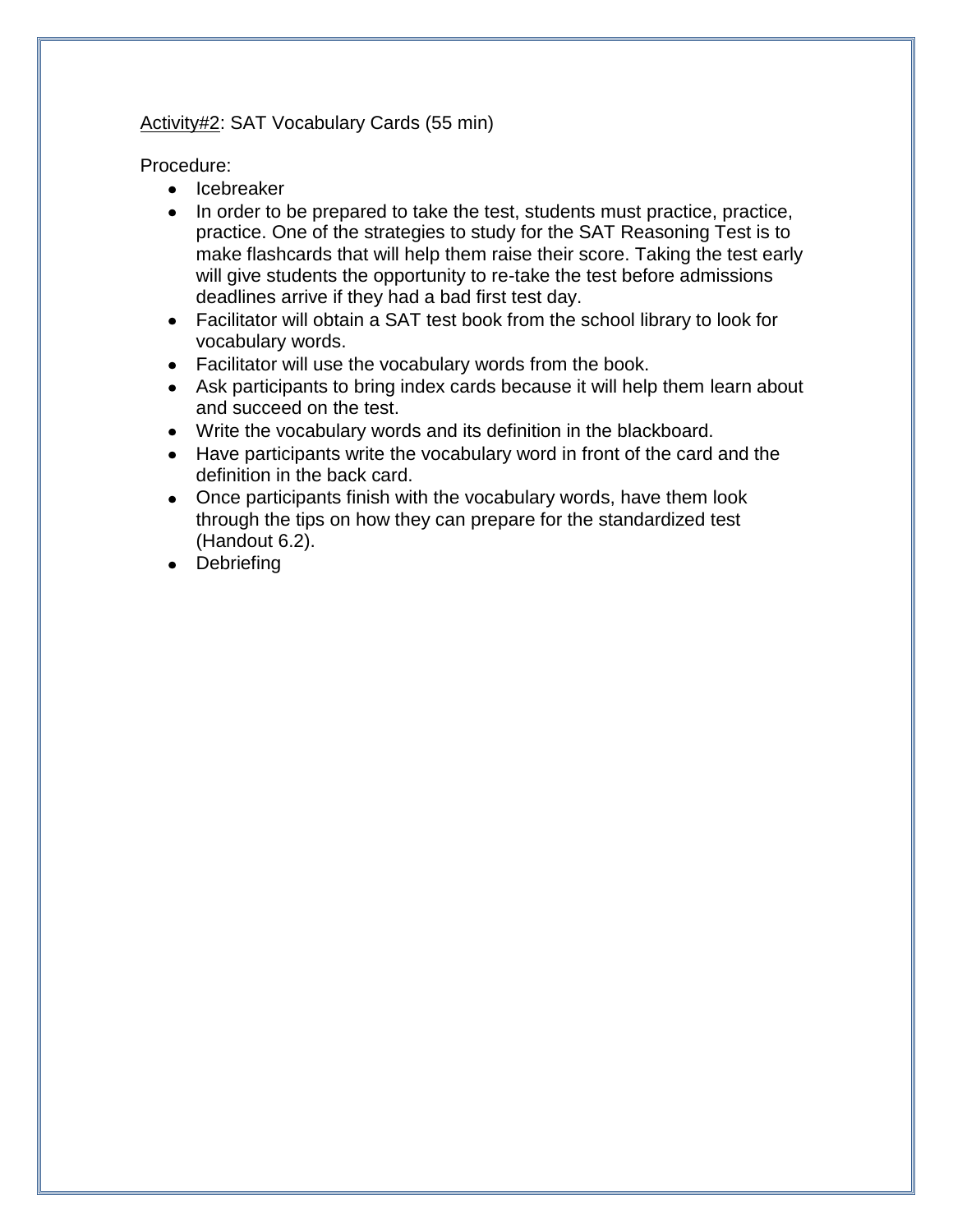Handout 6.1

### **PSAT, SAT, AP, ACT and CLEP: What Do They Mean?**

### **Preliminary Standardized Aptitude Test - PSAT/NMSQT**

The PSAT/NMSQT is an easier and shorter version of the SAT I. It provides the best opportunity to practice and prepare for the actual SAT I, the test that most colleges require for admission. You should take the PSAT in the fall semester of your sophomore and/or junior year. The score reports will assess your verbal, math and writing skills, which are important for academic success in college. The more you practice, the better your scores will be on the real exam. PSAT/NMSQT scores are also used in selecting students for many scholarship and enrichment programs including the National Merit Scholarship program. For more info, ask your guidance counselor or check out:

*www.collegeboard.org/psat/student/html/indx001.html*

### **Standardized Aptitude Test - SAT**

College admission officers use the SAT I Reasoning Test to predict how well you are likely to do in college. The SAT I is a three-hour exam which measures your verbal and math reasoning skills, which develop over time. This exam is best taken in the spring of your junior year or in September of your senior year at the latest. You can get more information from your guidance counselor or by checking out - *www.ets.org*

### **American College Test -- ACT**

This test is usually required by many of the mid-western, western, and southern US colleges. The ACT measures your academic achievement in four areas: English, math, reading, and natural sciences. Some colleges that require ACT scores may also request SAT scores to fully determine how prepared you are for college level work. This exam should be taken in your junior year. The ACT program also offers a preliminary exam to help you prepare for the actual test. For more information see the ACT website at *www.act.org*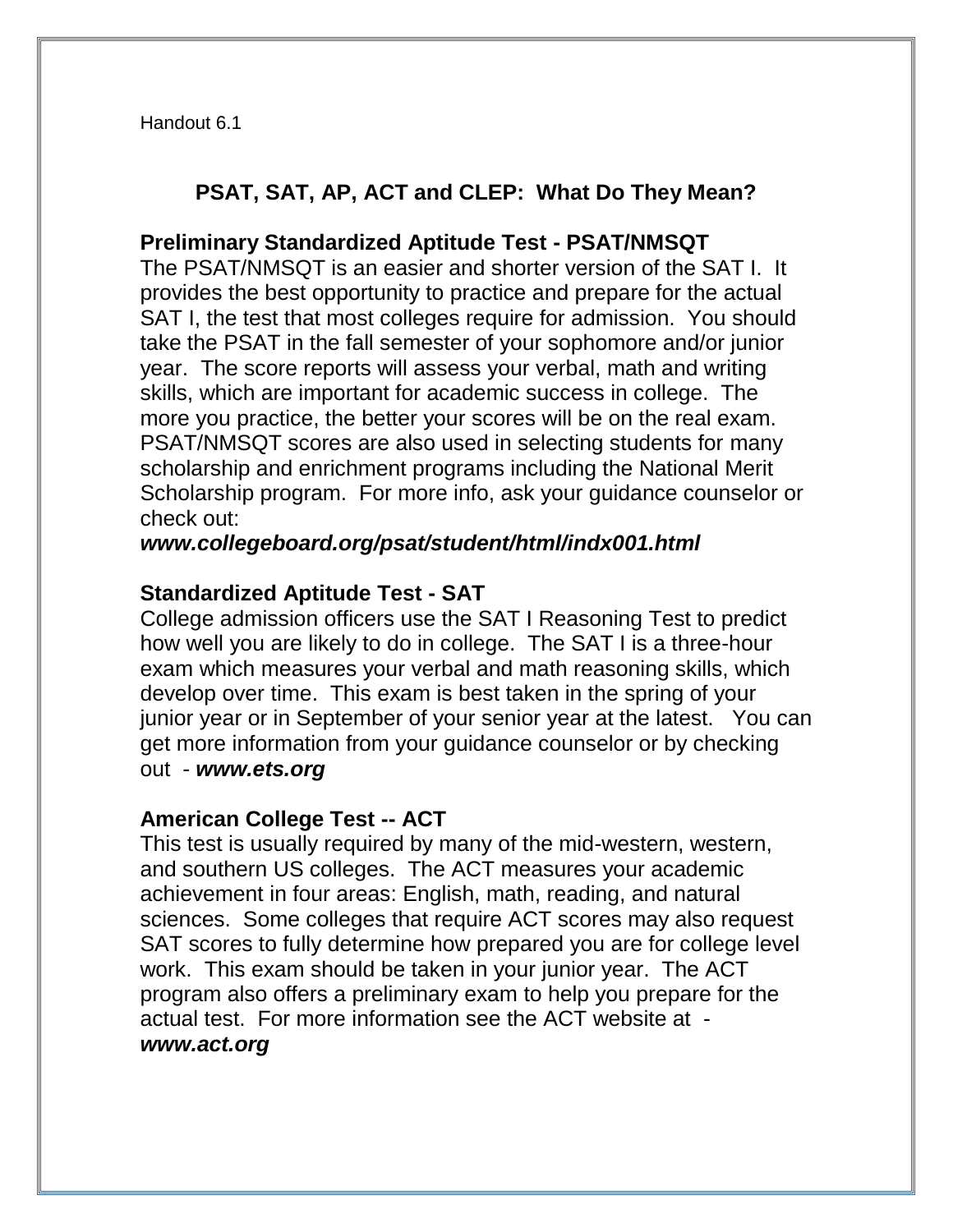#### Handout 6.1

#### **Advanced Placement Program - AP**

If you are motivated and want to get a head start on your college career, this is the program for you! The Advanced Placement Program offers high school students an opportunity to pursue collegelevel studies and to receive college credit for up to 32 different AP courses. AP courses are more demanding than regular high school courses, but the opportunity to develop and sharpen your analytical reasoning skills while developing solid study habits will improve your chances of acceptance into college and contribute to your academic achievement in college and your future success. This is also a great way to save money for college since these courses cost less than \$100 -- a fraction of the amount that a college course would cost. Generally, students who participate in the AP program have a high GPA, but if you are highly motivated and willing to work hard, AP courses may be the right courses for you. For more information, look for the AP Program on the ETS website at -- *www.ets.org* 

### **College Level Entrance Program -- CLEP**

This test offers another way to get college credit while you are still in high school. If you have excelled in a particular subject in high school, you should consider taking a general or subject CLEP exam. For just \$44, you can receive college credit for up to 34 subjects, which is almost nothing compared to the cost of a college course. CLEP offers both general and subject examinations. The General exams measure your familiarity with material that would be covered in the first two years of college such as English Composition, humanities, college mathematics, and social sciences. The Subject Examinations measure knowledge of specific subjects and are used to grant credit for or exemption from some college courses. Check with the institution that you are planning to attend to find out its requirements. For a complete list of the exams and the phone numbers of testing centers, ask your ASPIRA or high school guidance counselor or check out -- *www.collegeboard.com/clep*